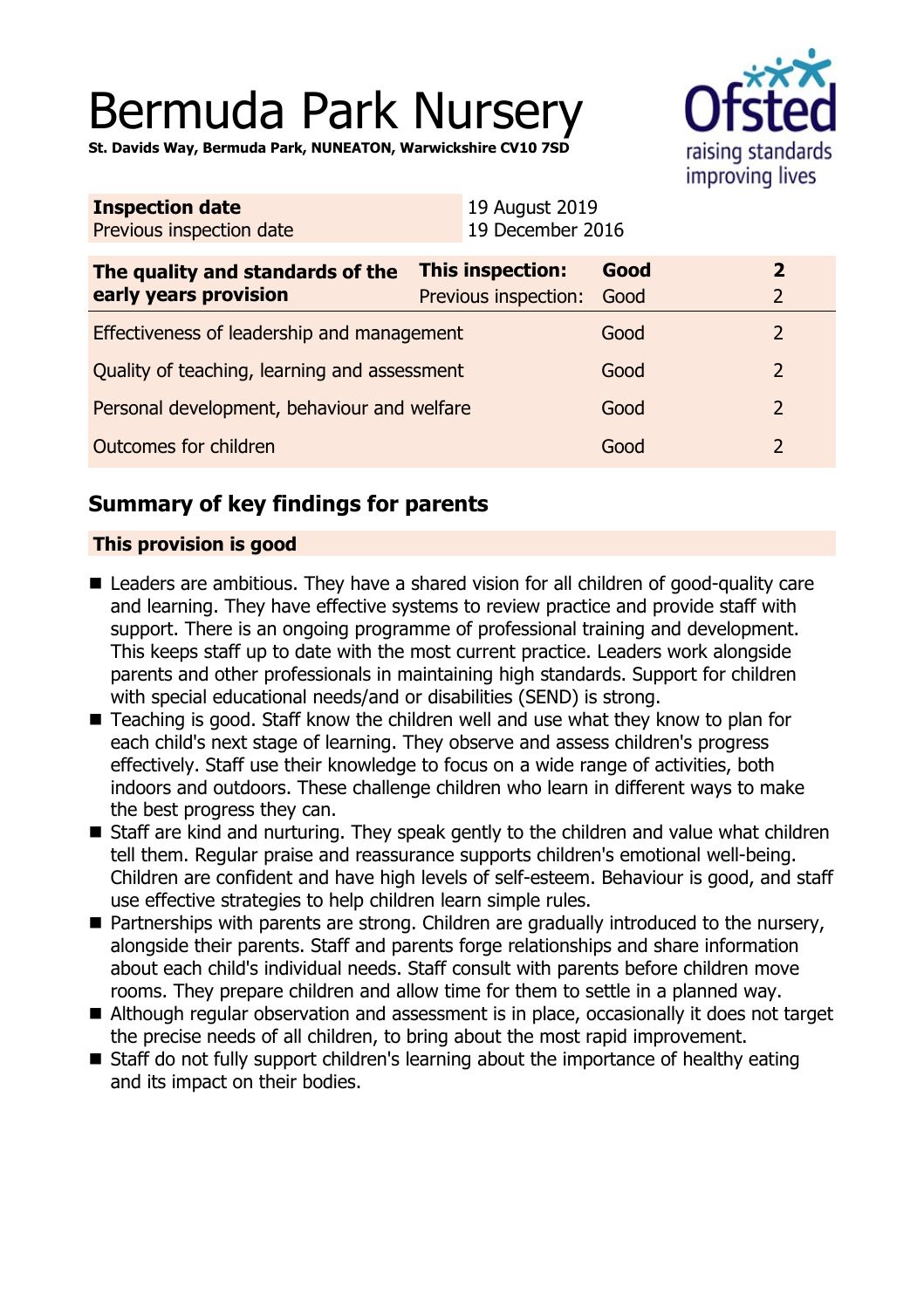## **What the setting needs to do to improve further**

## **To further improve the quality of the early years provision the provider should:**

- **n** strengthen staff's focus on precise assessment so that the next steps for children bring about the most rapid progress
- $\blacksquare$  continue to broaden the way children learn about what is healthy for them, particularly during mealtimes.

### **Inspection activities**

- $\blacksquare$  The inspector spoke to children and staff and observed their interactions throughout the inspection. She undertook joint observations of practice with the manager and deputy.
- $\blacksquare$  The inspector looked at a range of documentation, including records of progress, a sample of policies and procedures, and evidence of suitability checks at the nursery.
- $\blacksquare$  The inspector observed the quality of the childcare indoors and outdoors, and evaluated its impact on the children's learning and development.
- $\blacksquare$  The inspector viewed all areas of the premises used for childcare.
- $\blacksquare$  The inspector spoke to parents and took account of their views.

**Inspector** Yvonne Johnson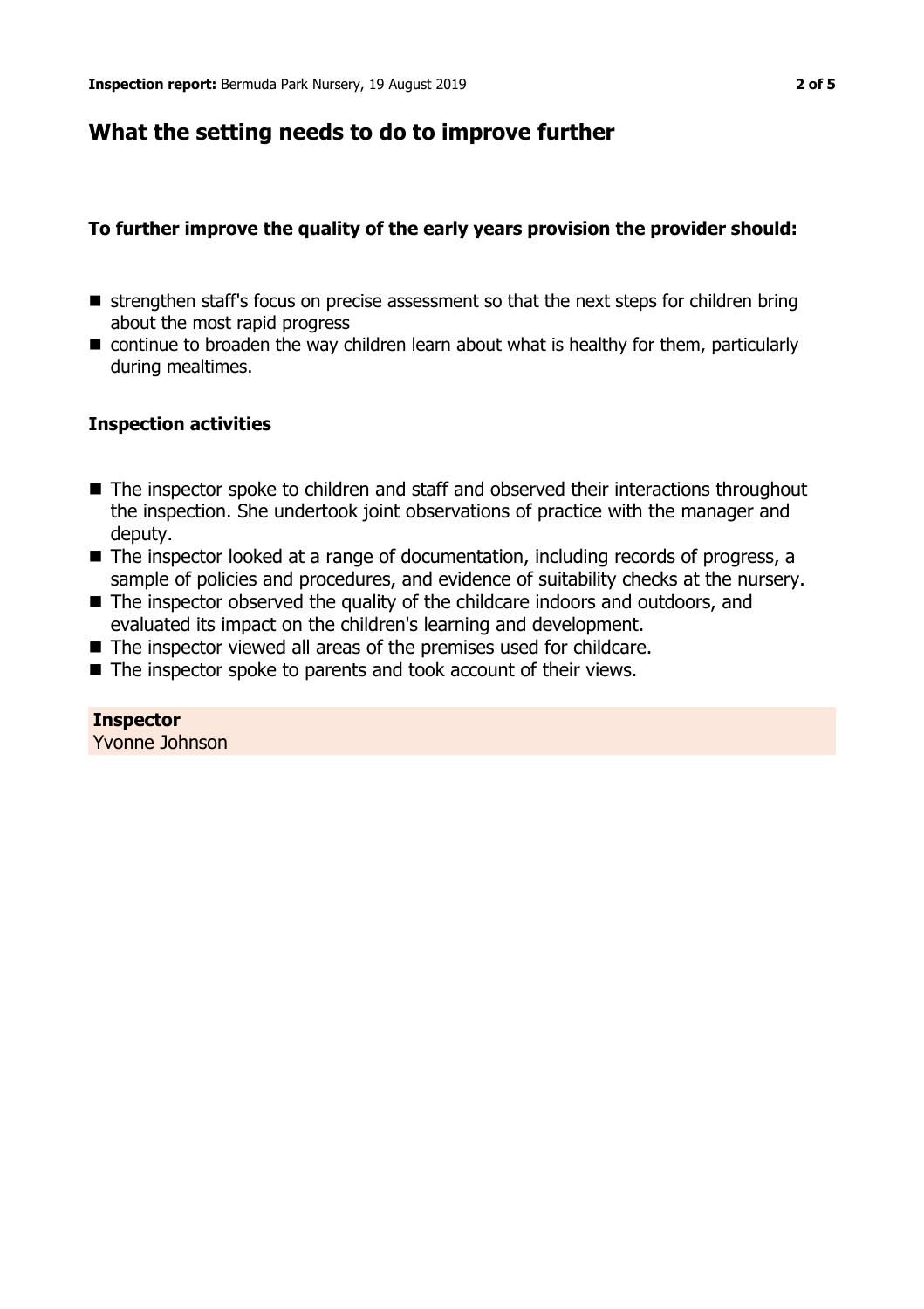## **Inspection findings**

## **Effectiveness of leadership and management is good**

Safeguarding is effective. Regular training in child protection keeps staff up to date with current practice. They are aware of the signs and symptoms that may indicate that a child is more vulnerable to risk. Staff have a clear understanding of local procedures and know what to do in the event of a concern about a child. Leaders have a strong commitment to provide a programme of continued professional development. They provide staff with supervision, training and support to meet the individual needs of the children attending. Self-evaluation drives improvement to the quality of the childcare and learning.

### **Quality of teaching, learning and assessment is good**

Teaching is good. Staff plan a range of interesting activities based on what they know about each child and their interests. The environment is bright and engaging. Staff skilfully support children in the environment. They practise a range of skills indoors and outside. Staff teach children to play safely, reminding them to be careful as they handle scissors and ride bicycles at speed. Staff support younger children to access water play. Children watch as water drips from holes in the bucket onto their hands. They shout with delight as they splash their hands and explore the glitter. Children explore how cornflour feels and changes. They move shapes and watch as the mixture changes and reforms. Children draw pictures and make marks using chalks. This develops the muscles they will need in their next stage of learning.

### **Personal development, behaviour and welfare are good**

Staff place a high priority on children's emotional well-being. They develop lovely, close relationships with children, who are confident and motivated learners. Young children feel safe to explore the environment. Staff are good role models for children. They teach children from an early age that their behaviour has an impact on others. They talk to children about how it feels, and children learn to think about the views of others. They begin to show a sense of tolerance. Children form close friendships with each other and talk about 'best friends'. They work co-operatively in small groups.

### **Outcomes for children are good**

Children make good progress from their starting points. They have good physical skills. They accurately manoeuvre wheeled equipment with skill and direction between objects. Children learn about shapes and colours. They explore similarities and differences. Children extend their knowledge of the world and wider solar systems. They know that they live on planet Earth, and the Queen lives in London. Children develop a love of singing rhymes and action songs. The youngest children practise and join in with the words and actions they know. Older children enjoy books and story time. They recall what they already know and predict what might happen next.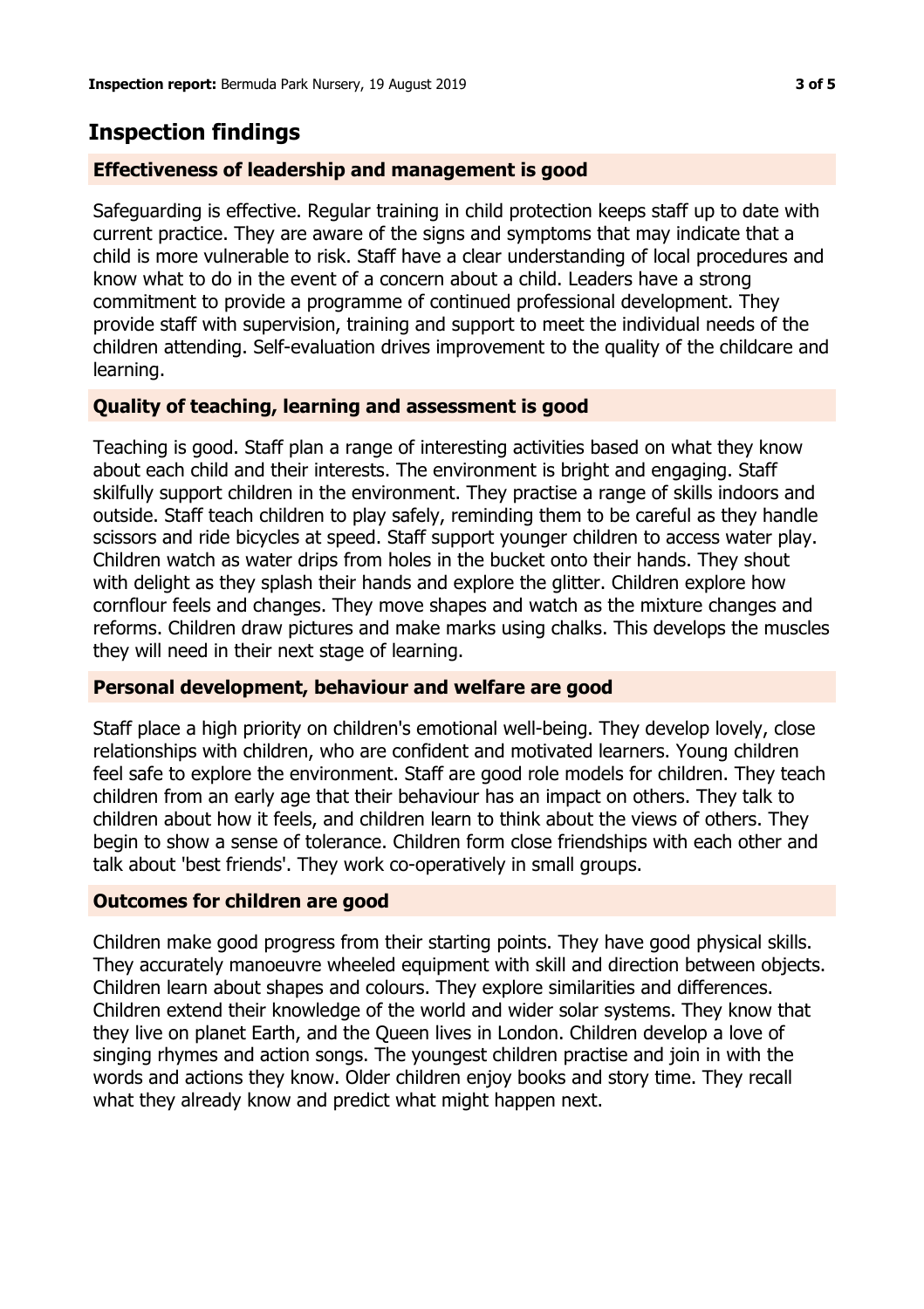## **Setting details**

| Unique reference number                             | EY478257                            |
|-----------------------------------------------------|-------------------------------------|
| <b>Local authority</b>                              | Warwickshire                        |
| <b>Inspection number</b>                            | 10119606                            |
| <b>Type of provision</b>                            | Childcare on non-domestic premises  |
| <b>Registers</b>                                    | Early Years Register                |
| Day care type                                       | Full day care                       |
| <b>Age range of children</b>                        | $0 - 4$                             |
| <b>Total number of places</b>                       | 87                                  |
| <b>Number of children on roll</b>                   | 152                                 |
| <b>Name of registered person</b>                    | Nuneaton and Bedworth Leisure Trust |
| <b>Registered person unique</b><br>reference number | RP532867                            |
| Date of previous inspection                         | 19 December 2016                    |
| Telephone number                                    | 02476400581                         |

Bermuda Park Nursery registered in 2014. The nursery employs 25 members of childcare staff. Of these, 24 hold appropriate early years qualifications at level 2 and 3. The nursery opens from Monday to Friday, 51 weeks of the year. Sessions are from 7.30am until 6pm. The nursery is in receipt of funding for the provision of free early education for children aged two, three and four years. The nursery supports children with SEND and children who speak English as an additional language.

This inspection was carried out by Ofsted under sections 49 and 50 of the Childcare Act 2006 on the quality and standards of provision that is registered on the Early Years Register. The registered person must ensure that this provision complies with the statutory framework for children's learning, development and care, known as the early years foundation stage.

Any complaints about the inspection or the report should be made following the procedures set out in the guidance Complaints procedure: raising concerns and making complaints about Ofsted, which is available from Ofsted's website: www.ofsted.gov.uk. If you would like Ofsted to send you a copy of the guidance, please telephone 0300 123 4234, or email [enquiries@ofsted.gov.uk.](mailto:enquiries@ofsted.gov.uk)